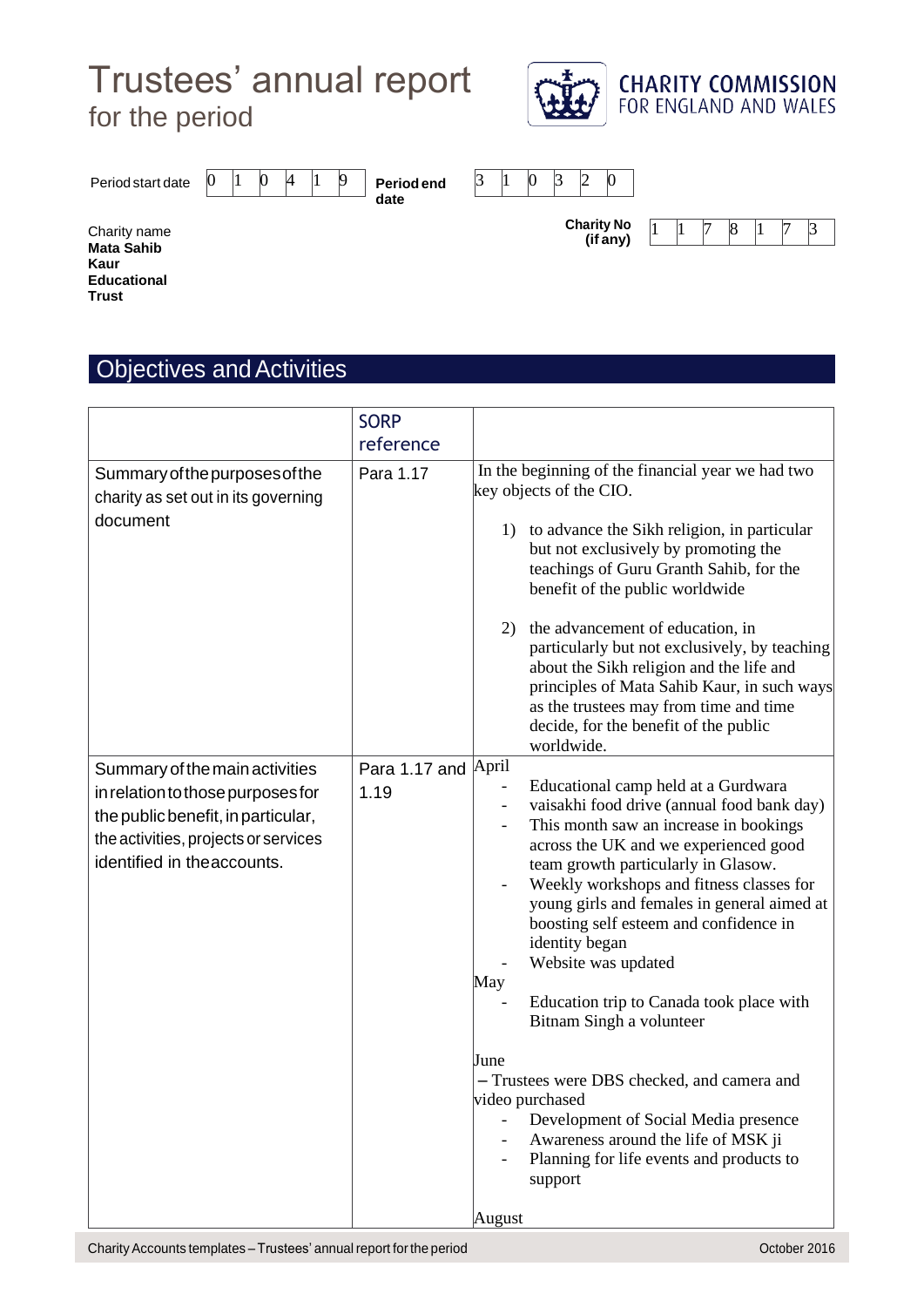|                                                                                                                                       |           | - Initial talk of MOU between MSket and MSKSWS                                                                                                                                                                                        |
|---------------------------------------------------------------------------------------------------------------------------------------|-----------|---------------------------------------------------------------------------------------------------------------------------------------------------------------------------------------------------------------------------------------|
|                                                                                                                                       |           | india began                                                                                                                                                                                                                           |
|                                                                                                                                       |           | Septemebr:<br>Draft of MOU from India side discussed<br>Public liability quotes discussed<br>Looking into Binti (period empowerment<br>charity) and Msksws (social welfare charity<br>India)<br>Female Gatka Teacher needed           |
|                                                                                                                                       |           | October                                                                                                                                                                                                                               |
|                                                                                                                                       |           | One day educational camp took place                                                                                                                                                                                                   |
|                                                                                                                                       |           | November<br>Operational risk assessments took place and<br>discussed and areas of development<br>prioritized                                                                                                                          |
|                                                                                                                                       |           | December<br>Very Successful shoe box appeal took place<br>with distribution to Womens Aid hostel,<br>Homeless charities and migrant help in<br>birmingham.                                                                            |
|                                                                                                                                       |           | January<br>Martin Luther Freedom Event attended in<br>DmU                                                                                                                                                                             |
|                                                                                                                                       |           | Febrary<br>Online Blog set up<br>$\overline{\phantom{a}}$<br>GDPR compliance took place<br>Educational camp or Sikhs sports took place<br>Sourced Solicitor for MOU and agreements<br>in general<br>Planning for poetry event and IWD |
|                                                                                                                                       |           | March<br>IWD poetry event took place and was very<br>successful<br>Discussions took place on widening our<br>objectives to include mou with MSKSWS<br>(india) who we have vetted for a year.                                          |
| Statement confirming whether the<br>trustees have had regard to the<br>guidance issued by the Charity<br>Commission on public benefit | Para 1.18 | Yes.                                                                                                                                                                                                                                  |

### Additional information (optional)

|                        | <b>SORP</b><br>reference |    |
|------------------------|--------------------------|----|
| Policy on grant making | Para 1.38                | Na |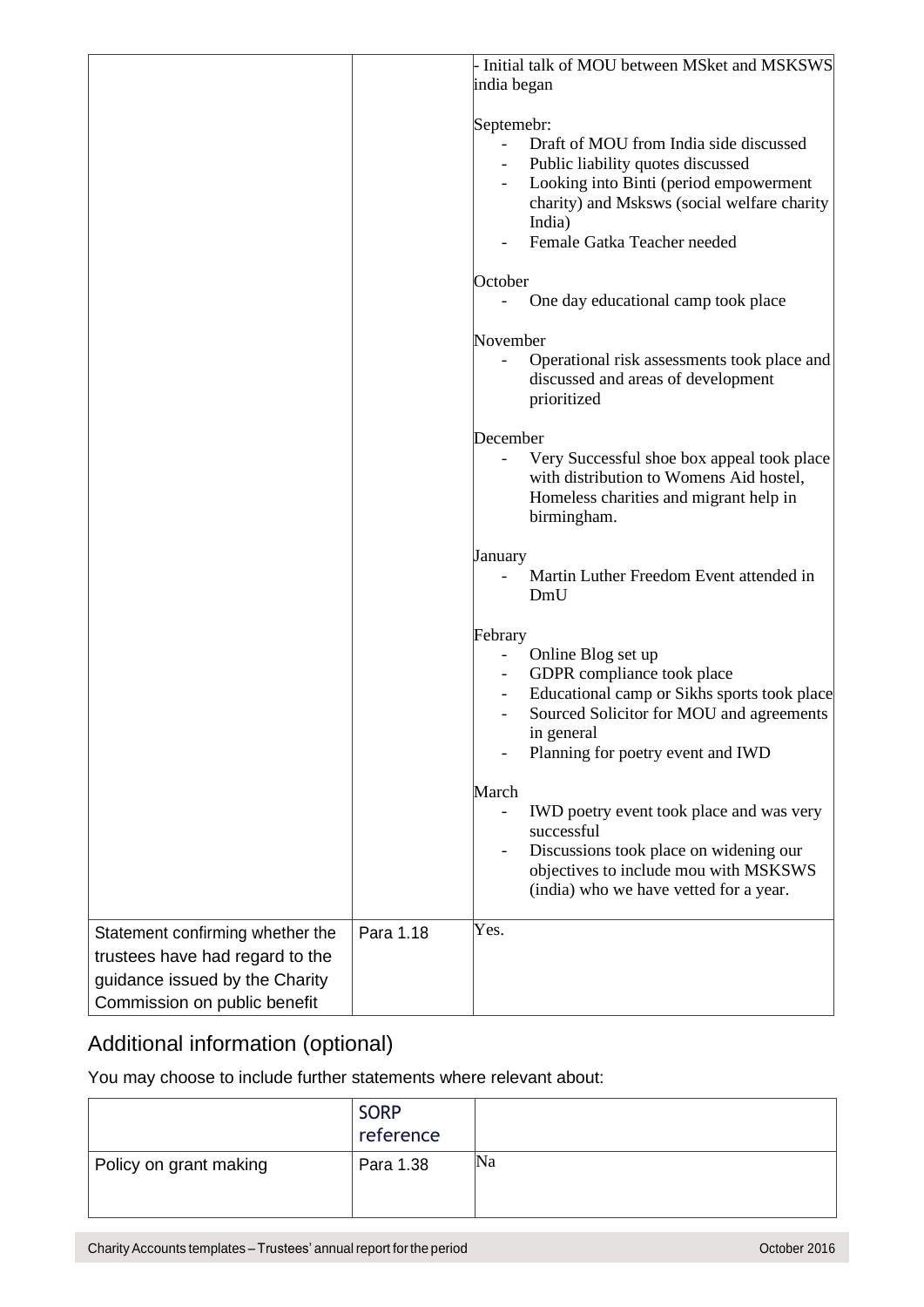| Policy on social investment including<br>program related investment | Para 1.38 | Na                                                                                                                                                                           |
|---------------------------------------------------------------------|-----------|------------------------------------------------------------------------------------------------------------------------------------------------------------------------------|
| Contribution made by volunteers                                     | Para 1.38 | Na                                                                                                                                                                           |
| Other                                                               |           | June:<br>Decision was taken by the board to<br>comprehensively map out our key policies for the<br>charity which were due to be made public for the<br>benefit of our users. |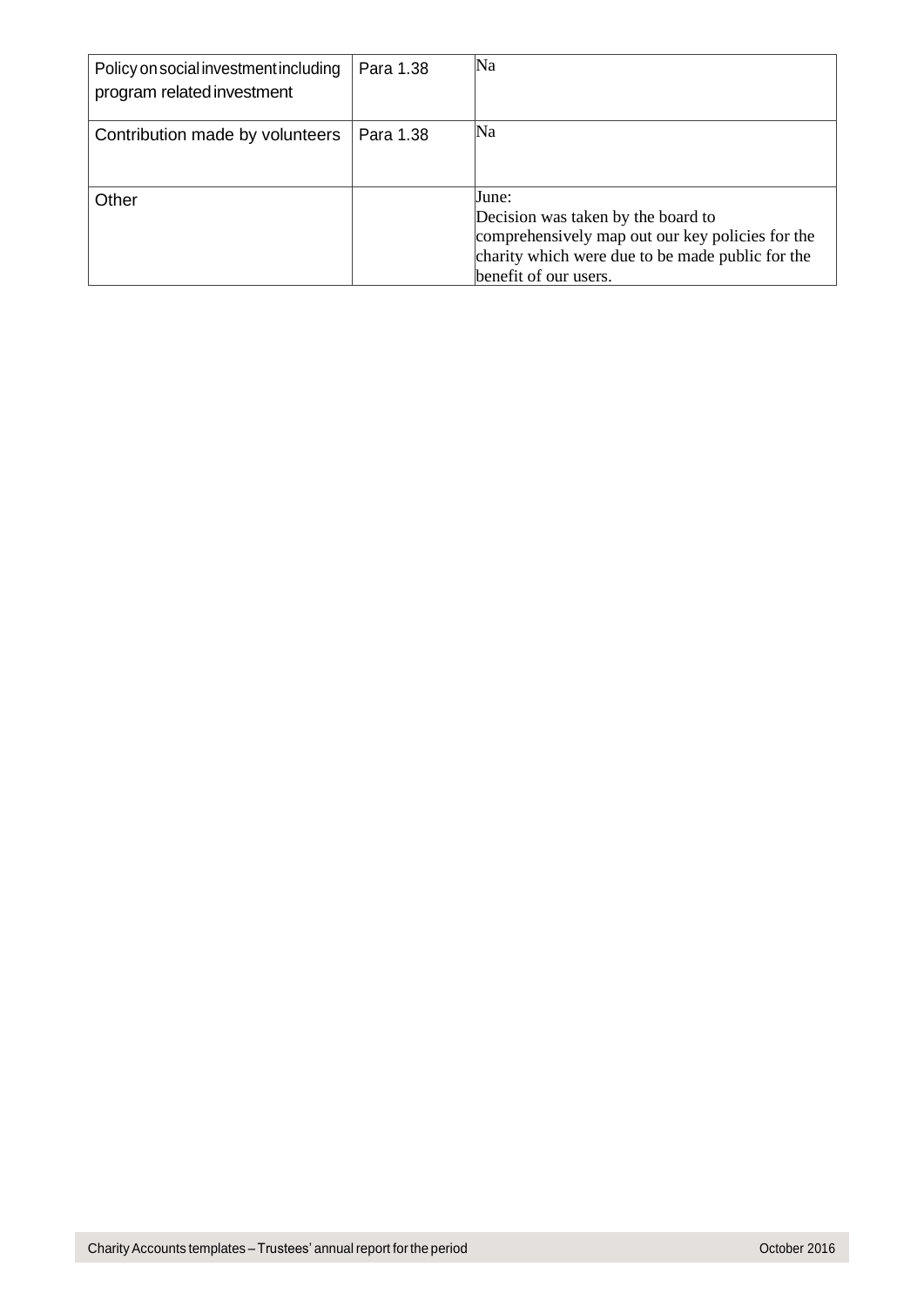## Achievements and Performance

|                                                                                                                                                                                                                | <b>SORP</b><br>reference |                                                                                                                                                                                                                                                                                                                                                                                                                                                                                                                                                                                                                                                                                                                                                                                                                                                                                                                                                                                                                                                |
|----------------------------------------------------------------------------------------------------------------------------------------------------------------------------------------------------------------|--------------------------|------------------------------------------------------------------------------------------------------------------------------------------------------------------------------------------------------------------------------------------------------------------------------------------------------------------------------------------------------------------------------------------------------------------------------------------------------------------------------------------------------------------------------------------------------------------------------------------------------------------------------------------------------------------------------------------------------------------------------------------------------------------------------------------------------------------------------------------------------------------------------------------------------------------------------------------------------------------------------------------------------------------------------------------------|
| Summary of the main achievements<br>of the charity, identifying the<br>difference the charity's work has<br>made to the circumstances of its<br>beneficiaries and any wider benefits<br>to society as a whole. | Para 1.20                | 2019<br>April - Vaisakhi Food Drive.<br>April - Vaisakhi Sikhi Camp.<br>April - June - Akaal Channel.<br>April - Derby Vaisakhi Camp<br>July - Ipswich Sikhi camp.<br>August - Manchester Smagam camp<br>August - Dartford Sikhi Camp.<br>August - Milton Keynes Sikhi Camp<br>Derby/Milton Keynes - Guru Nanak 550 talks<br>Nov - 550 Guru Nanak Dev Ji Sikh camp.<br>Nov - 550 Shoebox appeal.<br>2020<br>Jan - Action starting Gatka in India<br>Feb - Hola Mahalla Camp.<br>March - Womens Open Mic Night<br>Overview<br>7 camps<br>2 charity events (VFD and shoebox)<br>Gurdwara talks<br>Open mic for IWD<br>We increased our reputation and status in the Uk<br>and this was shown by our growing educational<br>camps in the country. Altogether 5 different cities<br>with over a thousand children attending plus<br>additional events such as a poetry night where $50+$<br>females attended. A food drive and shoebox appeal<br>was also very successful. An audience of $1K+$ are<br>following us on a very active social media. |

### Additional information (optional)

|                                                                             | <b>SORP</b><br>reference |                               |
|-----------------------------------------------------------------------------|--------------------------|-------------------------------|
| Achievements against objectives set   Para 1.41                             |                          | None Set as fledgling society |
| Performance of fundraising activities   Para 1.41<br>against objectives set |                          | See above sections.           |
| Investment performance against<br>objectives                                | Para 1.41                | Na                            |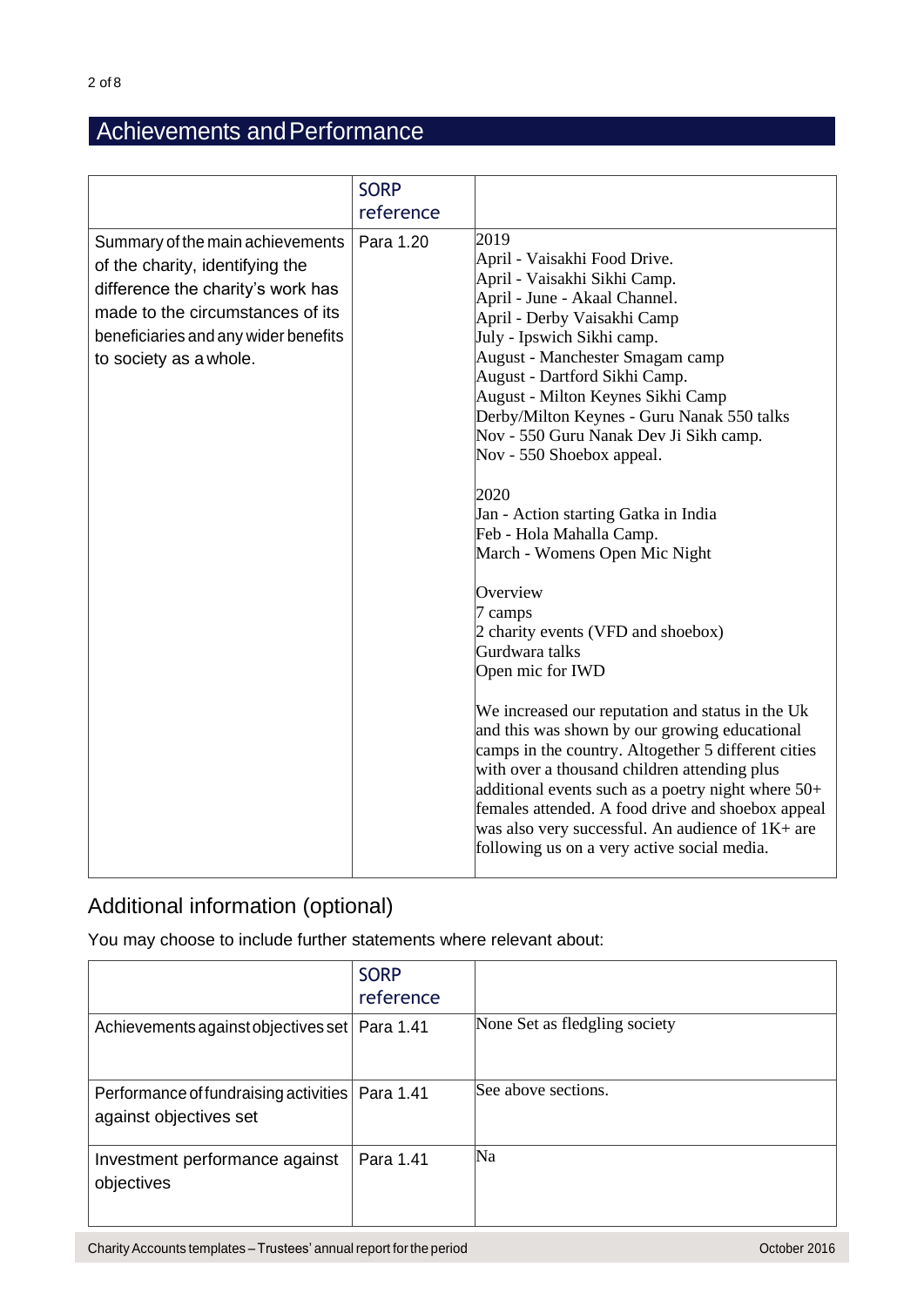| $3$ of $8$ |       |  |  |
|------------|-------|--|--|
|            | Other |  |  |
|            |       |  |  |
|            |       |  |  |
|            |       |  |  |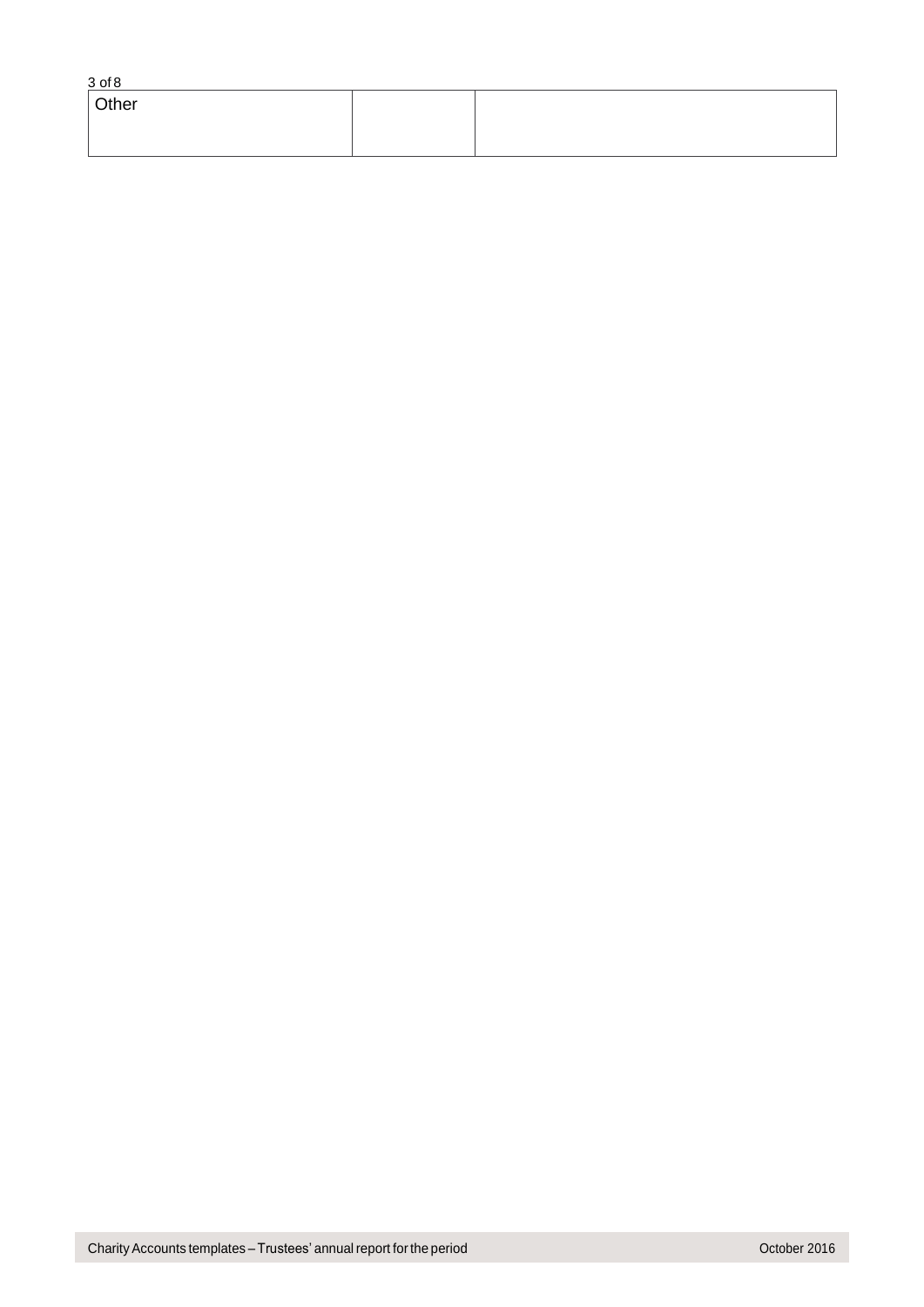## **Financial Review**

|                                                                                        | <b>SORP</b><br>reference |                                                                                                        |
|----------------------------------------------------------------------------------------|--------------------------|--------------------------------------------------------------------------------------------------------|
| Review of the charity's financial<br>position at the end of the period                 | Para 1.21                | Final Balance for financial year was £8589.61                                                          |
| Statement explaining the policy for<br>holding reserves stating why they<br>are held   | Para 1.22                | None in place at that time.                                                                            |
| Amount of reserves held                                                                | Para 1.22                | None in place at that time.                                                                            |
| Reasons for holding zero reserves                                                      | Para 1.22                | We have not matured as a charity with our income<br>so as to have arrived at a discussion around this. |
| Details of fund materially in deficit Para 1.24                                        |                          | na                                                                                                     |
| Explanation of any uncertainties<br>about the charity continuing as a<br>going concern | Para 1.23                | None.                                                                                                  |

## Additional information (optional)

|                                                                                       | <b>SORP</b><br>reference |                                                                                                                                                                                                                                                                                                                                                                                              |
|---------------------------------------------------------------------------------------|--------------------------|----------------------------------------------------------------------------------------------------------------------------------------------------------------------------------------------------------------------------------------------------------------------------------------------------------------------------------------------------------------------------------------------|
| The charity's principal sources of<br>funds (including any fundraising)               | Para 1.47                |                                                                                                                                                                                                                                                                                                                                                                                              |
| Investment policy and objectives<br>including any social investment<br>policy adopted | Para 1.46                |                                                                                                                                                                                                                                                                                                                                                                                              |
| A description of the principal risks<br>facing the charity                            | Para 1.46                |                                                                                                                                                                                                                                                                                                                                                                                              |
| Other                                                                                 |                          | March<br>Barclays match funding and Sum up card<br>reader were main sources of income<br>June<br>£2136.66 in the MSKET bank account,<br>however there was an upcoming media bill<br>of £2000.<br>This reduced our balance to 12.74 by the<br>end of the month<br>Virgin giving/Just giving amounts have<br>been received into account on a regular<br>basis<br>End of June balance: £2100.68 |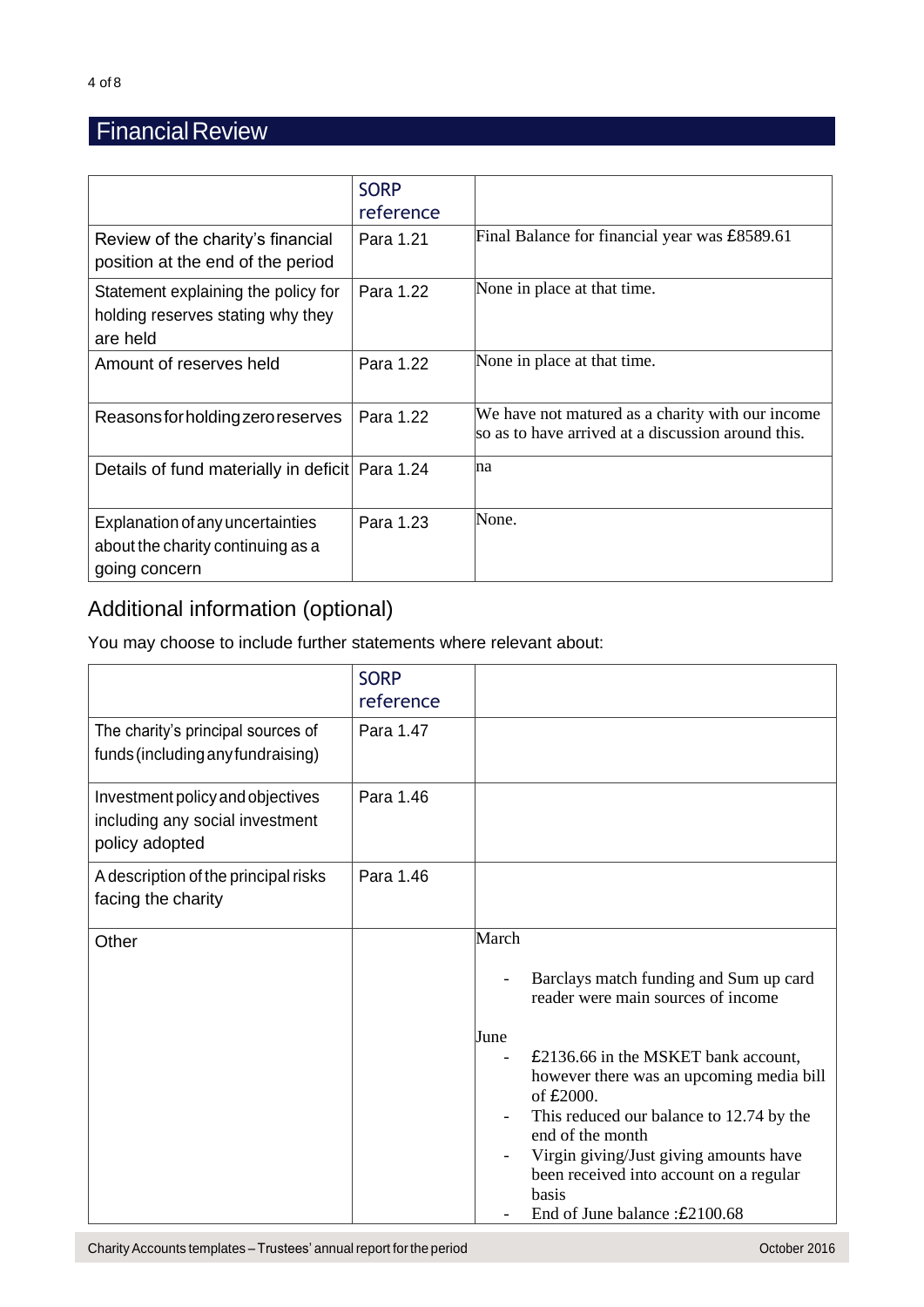| $5$ of $8$ |                                                                                                                                        |
|------------|----------------------------------------------------------------------------------------------------------------------------------------|
|            | Income and expenditure recording training<br>given; gift aid registration was now in place                                             |
|            | November<br>Confirmed new trustee details and<br>signatories with bank                                                                 |
|            | January<br>Amazon Smile set up, Financial working<br>group initiated to look into financial<br>reporting for annual year 2018-2019     |
|            | February<br>Registered PayPal charity account                                                                                          |
|            | March<br>Discussion to pay facilitator for sports costs<br>$(E25$ for 60 sessions)<br>Final Balance for financial year was<br>£8589.61 |
|            |                                                                                                                                        |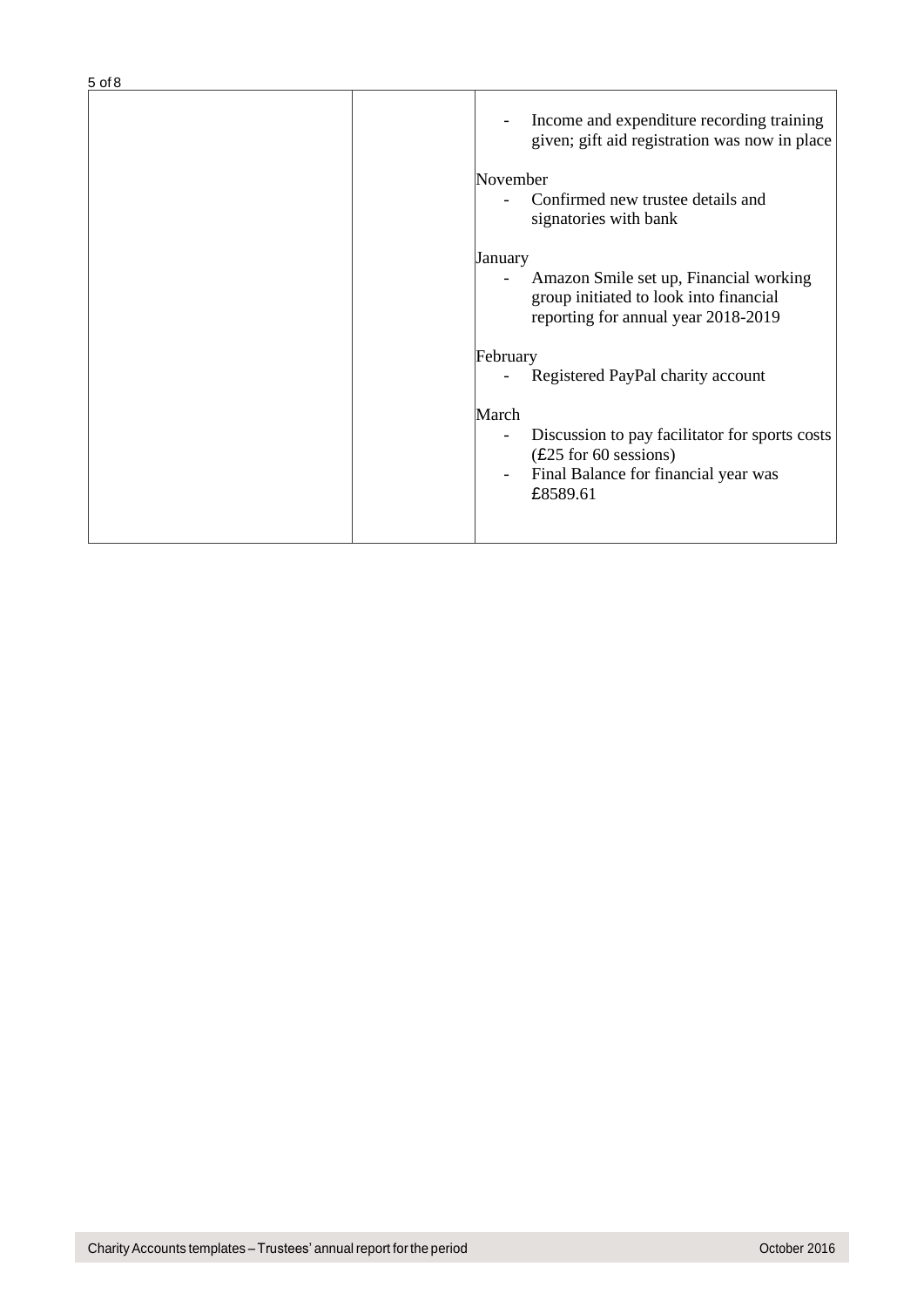## Structure, Governance andManagement

| Description of charity's trusts:                                                                                                                                                         | <b>SORP</b><br>reference |                                                                                                                                                                                                                                                                                                                                                                                                                     |
|------------------------------------------------------------------------------------------------------------------------------------------------------------------------------------------|--------------------------|---------------------------------------------------------------------------------------------------------------------------------------------------------------------------------------------------------------------------------------------------------------------------------------------------------------------------------------------------------------------------------------------------------------------|
| Type of governing document<br>(trust deed, royal charter)                                                                                                                                | Para 1.25                | Trust Constitution                                                                                                                                                                                                                                                                                                                                                                                                  |
| How is the charity constituted?<br>(e.g unincorporated association, CIO)                                                                                                                 | Para 1.25                | CIO                                                                                                                                                                                                                                                                                                                                                                                                                 |
| Trustee selection methods including<br>details of any constitutional<br>provisions e.g. election to post<br>or name of any person or body<br>entitled to appoint one or more<br>trustees | Para 1.25                | $(1)$ Apart from the first charity trustees, every<br>trustee must be appointed for a term of three<br>years by a resolution passed at a properly<br>convened meeting of the charity trustees.<br>$(2)$ In selecting individuals for appointment as<br>charity trustees, the charity trustees must have<br>regard to the skills, knowledge and experience<br>needed for the effective administration of the<br>CIO. |

### Additional information (optional)

|                                                                                                 | <b>SORP</b><br>reference |  |
|-------------------------------------------------------------------------------------------------|--------------------------|--|
| Policies and procedures adopted for<br>the induction and training of trustees                   | Para 1.51                |  |
| The charity's organisational structure<br>and any wider network with which<br>the charity works | Para 1.51                |  |
| Relationship with any related parties                                                           | Para 1.51                |  |
| Other                                                                                           |                          |  |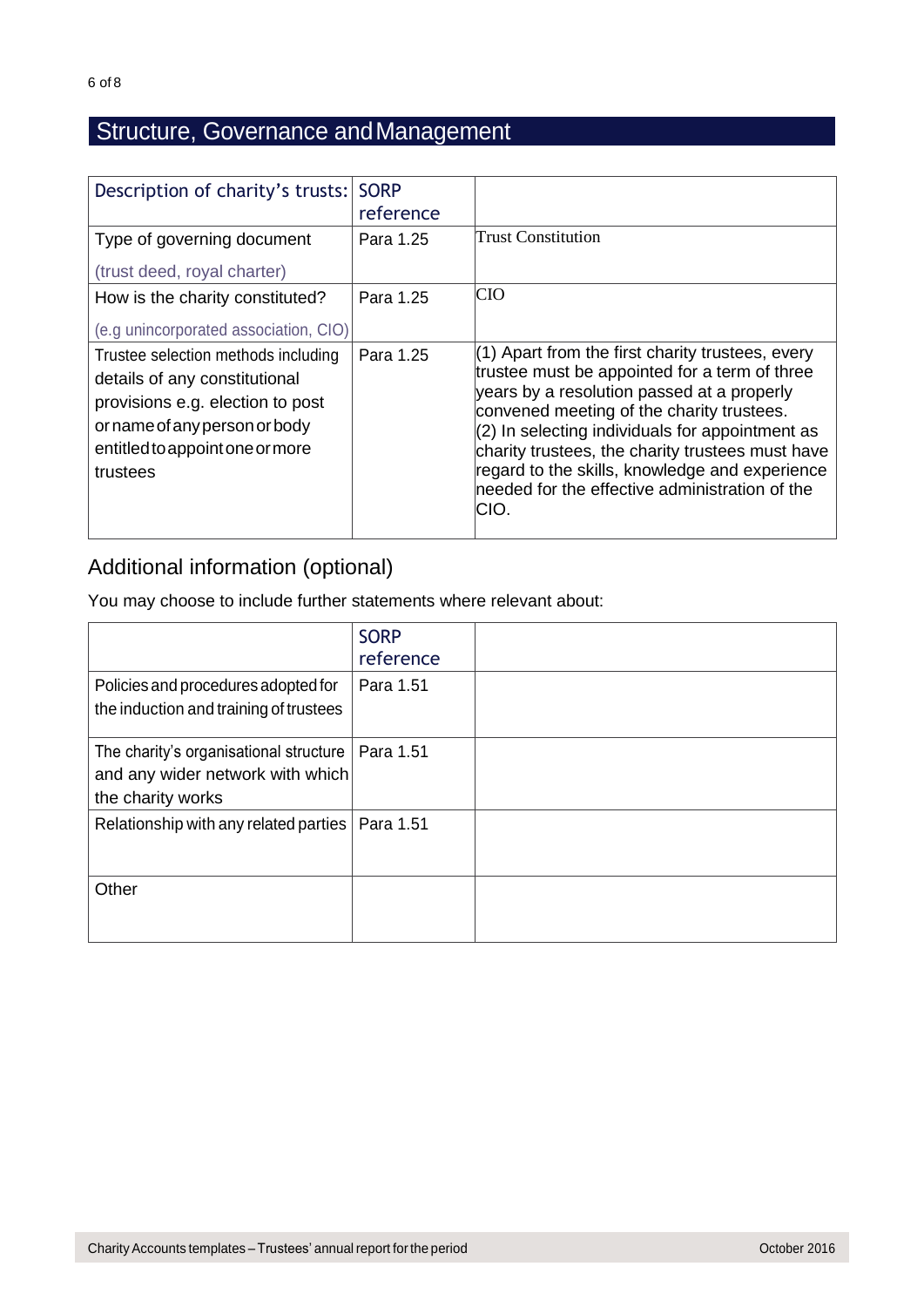## Reference and Administrative details

| Charity name                | Mata Sahib Kaur Educational Trust                                   |
|-----------------------------|---------------------------------------------------------------------|
| Other name the charity uses | <b>MSKET</b>                                                        |
| Registered charity number   | 1178173                                                             |
| Charity's principal address | 13 Coltsfoot Road<br><b>East Hamilton</b><br>Leicester<br>$LE5$ 1RZ |

#### Names of the charity trustees who manage the charity

|                | Trustee name                  | Office (if any)          | Dates acted if not for<br>whole year         | Name of person (or<br>body) entitled to appoint<br>trustee (if any) |
|----------------|-------------------------------|--------------------------|----------------------------------------------|---------------------------------------------------------------------|
| 1              | Kuljit Singh Badwal           | Chair                    |                                              |                                                                     |
| $\overline{2}$ | Parminder Kaur                | Treasurer                | 1 <sup>st</sup> June Onwards                 |                                                                     |
| 3              | Dhamanjit singh Lail          | Vice chair               | 1 <sup>st</sup> June Onwards                 |                                                                     |
| 4              | <b>Baljinder Kaur Dhillon</b> | General Secretary        | 1 <sup>st</sup> June Onwards                 |                                                                     |
| 5              | Inderjit Kaur Punia           | Vice General Secretary   | 1 <sup>st</sup> June Onwards                 |                                                                     |
| 6              | Taranjeet Singh               | Vice Treasurer           |                                              |                                                                     |
| 7              | Amritpal Kaur                 | Vice General Secretary   | 1 <sup>st</sup> June Onwards                 |                                                                     |
| 8              | Gurtej Vir Singh Matharu      | Chair                    | <sup>1st</sup> April to <sup>1st</sup> June  |                                                                     |
| 9              | Jaspreet Kaur                 | <b>General Secretary</b> | <sup>1st</sup> April to <sup>1st</sup> June  |                                                                     |
| 10             | Tanuneet Kaur                 | Trustee                  | <sup>1st</sup> April to 1 <sup>st</sup> June |                                                                     |
| 11             |                               |                          |                                              |                                                                     |
| 12             |                               |                          |                                              |                                                                     |
| 13             |                               |                          |                                              |                                                                     |
| 14             |                               |                          |                                              |                                                                     |
| 15             |                               |                          |                                              |                                                                     |
| 16             |                               |                          |                                              |                                                                     |
| 17             |                               |                          |                                              |                                                                     |
| 18             |                               |                          |                                              |                                                                     |
| 19             |                               |                          |                                              |                                                                     |
| 20             |                               |                          |                                              |                                                                     |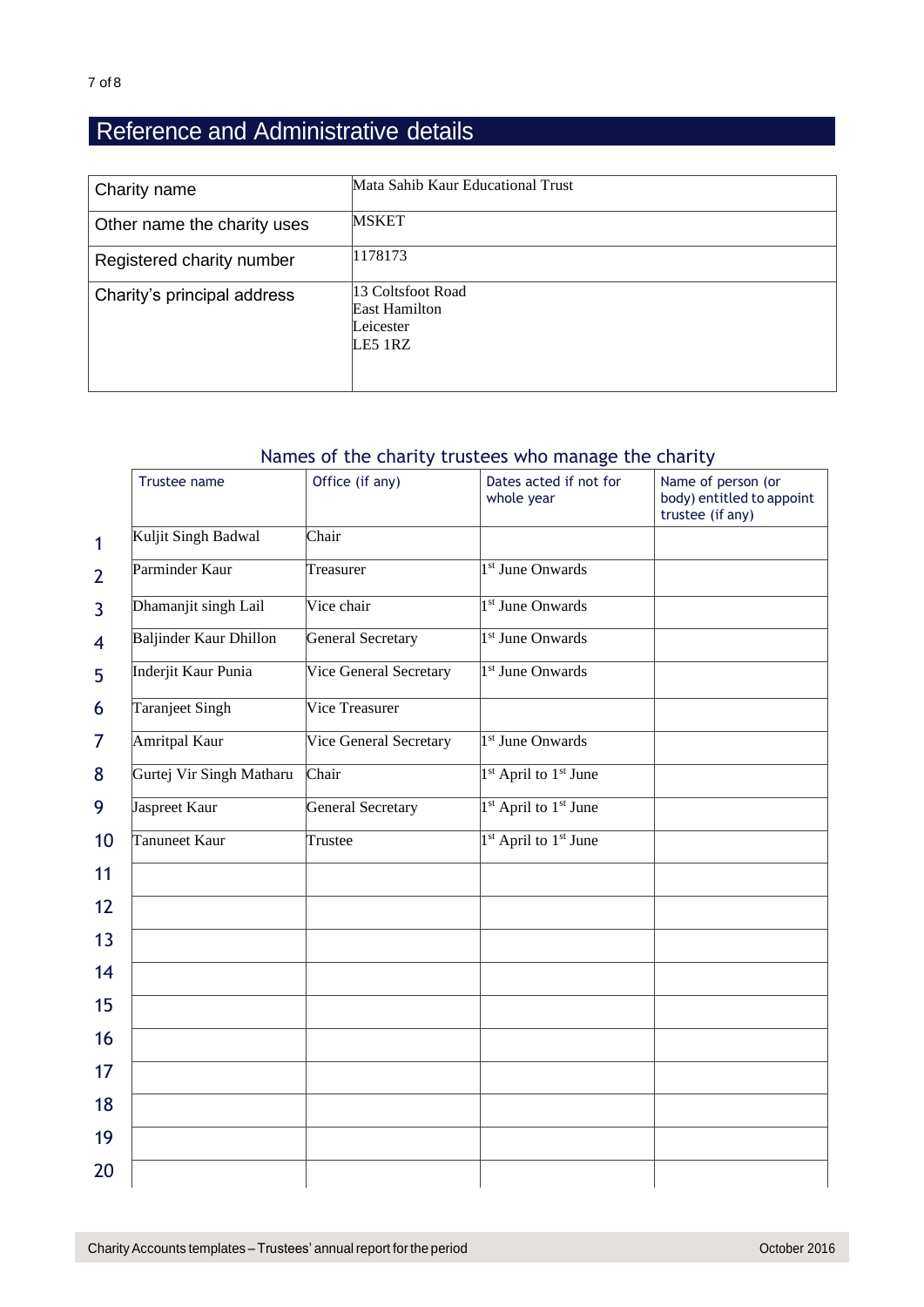## Reference and Administrative details (cont)

### Corporate trustees – names of the directors at the date the report was approved

| Director name |  |
|---------------|--|
|               |  |
|               |  |
|               |  |
|               |  |
|               |  |
|               |  |

## Name of trustees holding title to property belonging to the charity

| Trustee name | Dates acted if not for whole<br>year |  |
|--------------|--------------------------------------|--|
|              |                                      |  |
|              |                                      |  |
|              |                                      |  |
|              |                                      |  |
|              |                                      |  |
|              |                                      |  |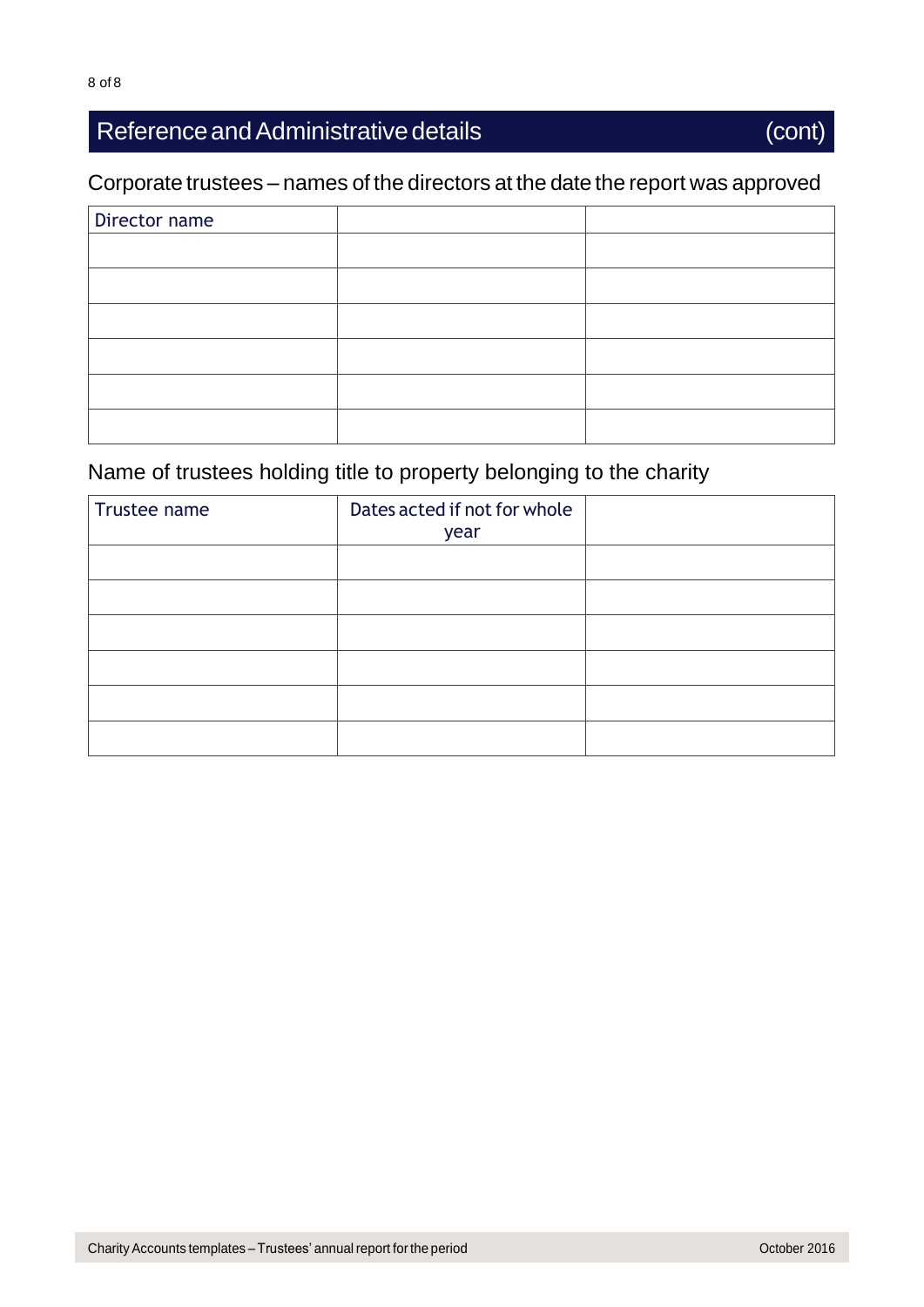### Fundsheldascustodiantrusteesonbehalfofothers

| Description of the assets held in this | Na |
|----------------------------------------|----|
| capacity                               |    |
|                                        |    |
| Name and objects of the charity        | Na |
| on whose behalf the assets are         |    |
| held and how this falls within the     |    |
| custodian charity's objects            |    |
| Details of arrangements for safe       | Na |
| custody and segregation of such        |    |
| assets from the charity's own assets   |    |

## Additional information (optional)

#### Names and addresses of advisers (Optional information)

| Type of adviser | Name         | <b>Address</b>                                                              |
|-----------------|--------------|-----------------------------------------------------------------------------|
| Lawyer          | Andrew Price | Pothecary Witham Weld Solictors, 70 St George's Square,<br>London, SW1V 3RD |
|                 |              |                                                                             |
|                 |              |                                                                             |
|                 |              |                                                                             |

#### Name of chief executive or names of senior staff members (Optional information)

#### Exemptions from disclosure

Reason for non-disclosure of key personnel details

#### Other optional information

Charity Accounts templates – Trustees' annual report for the period Charity Accounts templates – Trustees' annual report for the period Charity Accounts templates – Trustees' annual report for the period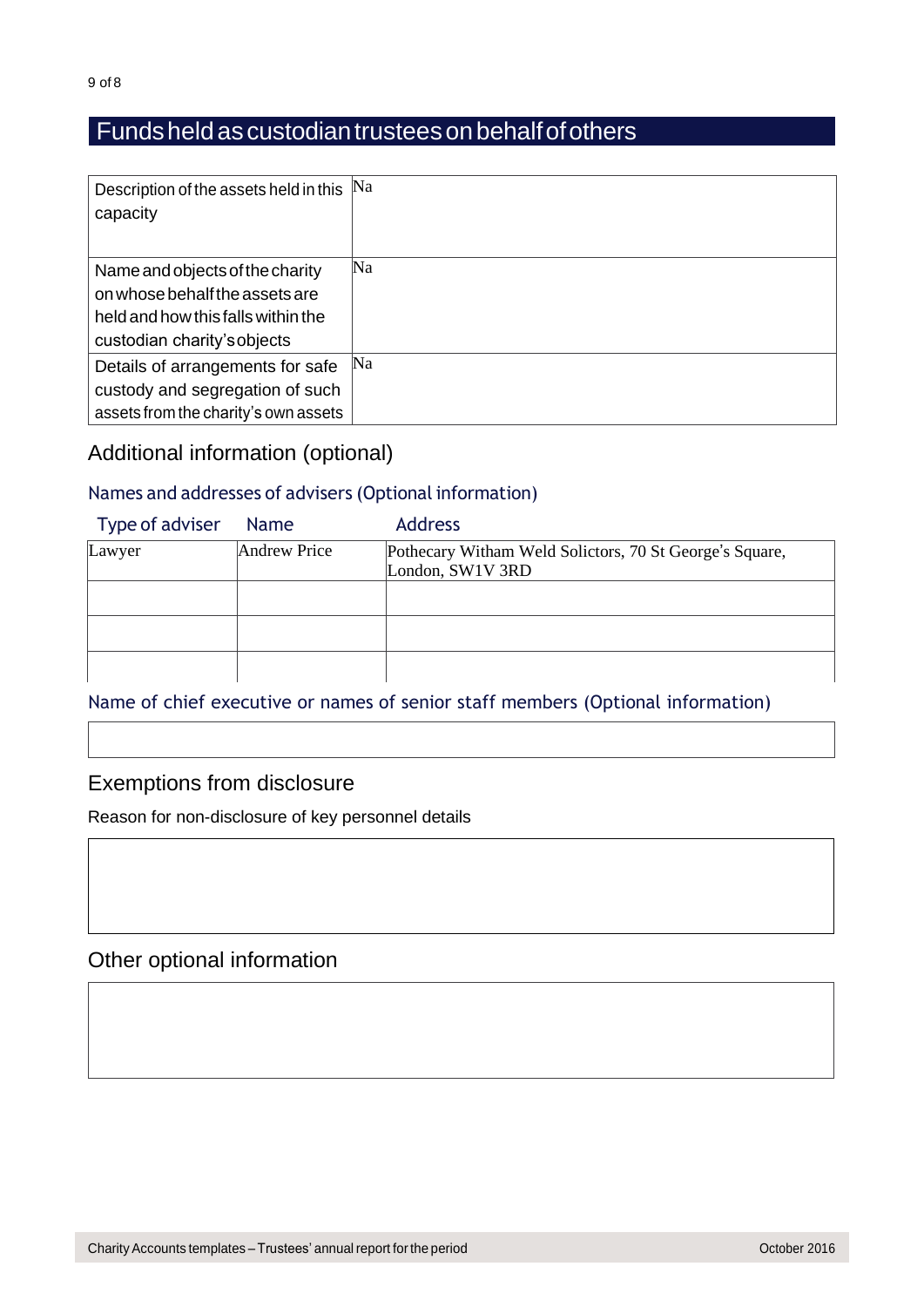## **Declarations**

| The trustees declare that they have approved the trustee's report above.<br>Signed on behalf of the charity's trustees |                     |  |  |
|------------------------------------------------------------------------------------------------------------------------|---------------------|--|--|
| Signature                                                                                                              | LLCD-               |  |  |
| <b>Full Name</b>                                                                                                       | Kuljit Singh Badwal |  |  |
| Position (eg Secretary, Chair etc                                                                                      | Chair               |  |  |
| Date                                                                                                                   | 15/03/2021          |  |  |
|                                                                                                                        |                     |  |  |
|                                                                                                                        |                     |  |  |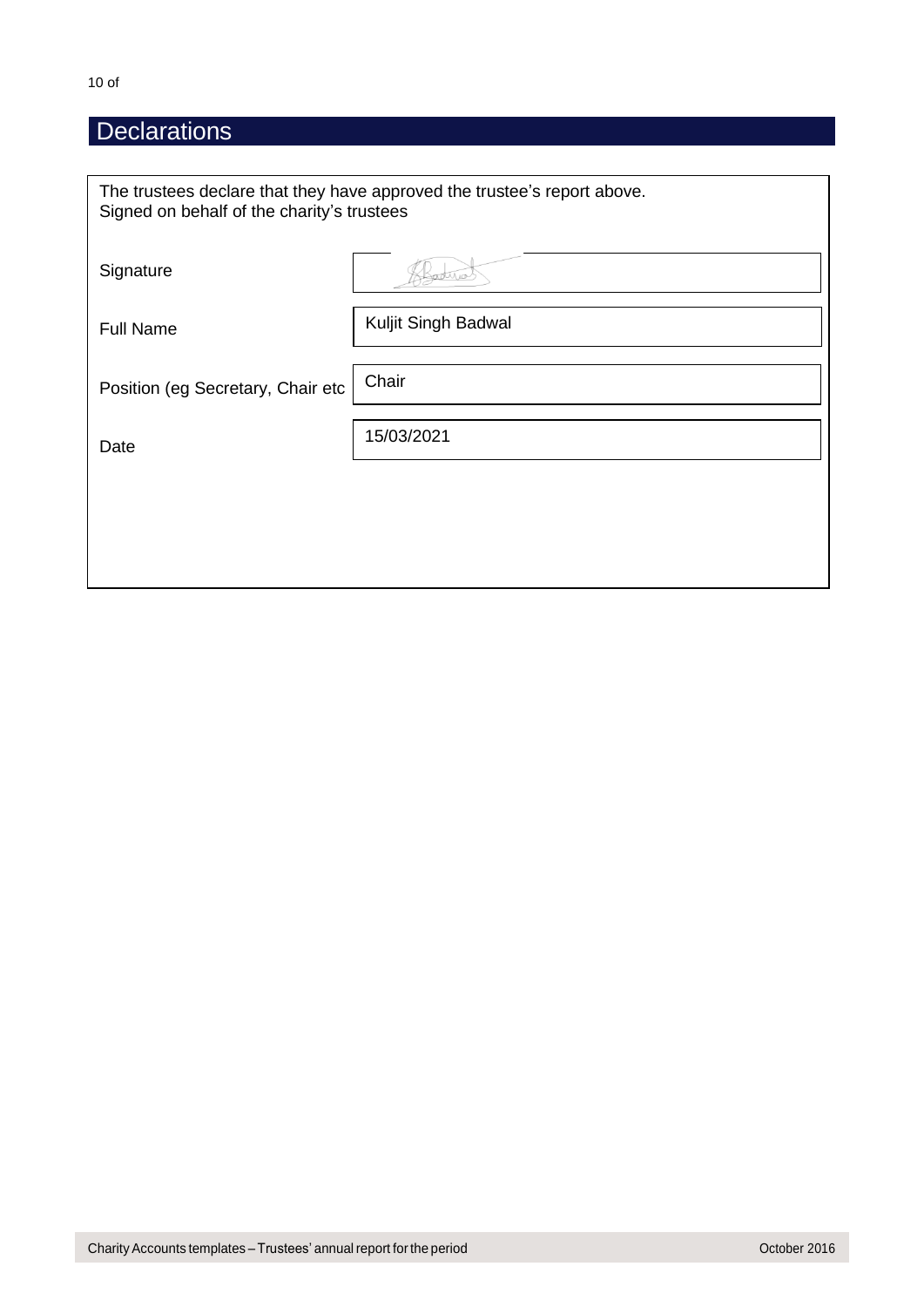| <b>CHARITY COMMISSION</b><br>FOR ENGLAND AND WALES | <b>Mata Sahib Kaur Educational Trust</b> |                                       | 1178173                              |                                        |                                  |  |
|----------------------------------------------------|------------------------------------------|---------------------------------------|--------------------------------------|----------------------------------------|----------------------------------|--|
|                                                    | <b>Receipts and payments accounts</b>    |                                       |                                      |                                        | CC16a                            |  |
|                                                    | For the period<br>from                   | Period start date<br>1/4/2019         | To                                   | Period end date<br>31/3/2020           |                                  |  |
| <b>Section A Receints and navments</b>             | <b>Unrestricted</b><br>to the nearest    | <b>Restricted</b><br>to the nearest £ | <b>Endowment</b><br>to the nearest £ | <b>Total funds</b><br>to the nearest £ | Last year<br>to the nearest £    |  |
| <b>A1 Receipts</b>                                 |                                          |                                       |                                      |                                        |                                  |  |
| Donations                                          | 15,584                                   | $\blacksquare$<br>$\blacksquare$      | $\blacksquare$<br>$\blacksquare$     | 15,584                                 | 14,888                           |  |
|                                                    |                                          |                                       |                                      |                                        |                                  |  |
|                                                    |                                          | $\blacksquare$<br>$\blacksquare$      | $\blacksquare$<br>$\blacksquare$     | $\blacksquare$<br>$\blacksquare$       | $\blacksquare$<br>$\blacksquare$ |  |
|                                                    |                                          | $\blacksquare$                        | $\blacksquare$                       | $\blacksquare$                         | $\qquad \qquad \blacksquare$     |  |
|                                                    |                                          | $\blacksquare$                        | $\blacksquare$                       | $\blacksquare$                         | $\blacksquare$                   |  |
|                                                    |                                          | $\blacksquare$                        | $\blacksquare$                       | $\blacksquare$                         | $\overline{\phantom{0}}$         |  |
|                                                    |                                          | $\blacksquare$                        | $\blacksquare$                       | $\blacksquare$                         |                                  |  |
| Sub total (Gross income for                        | 15,584                                   |                                       |                                      | 15,584                                 | 14,888                           |  |
|                                                    |                                          |                                       |                                      |                                        |                                  |  |
| A2 Asset and investment sales,                     |                                          |                                       |                                      |                                        |                                  |  |
|                                                    |                                          |                                       |                                      |                                        |                                  |  |
|                                                    |                                          |                                       | $\blacksquare$                       | $\blacksquare$                         |                                  |  |
| Sub total                                          |                                          |                                       |                                      |                                        |                                  |  |
|                                                    |                                          |                                       |                                      | 15,584                                 |                                  |  |
| Total receipts                                     | 15,584                                   |                                       |                                      |                                        | 14,888                           |  |
| <b>A3 Payments</b>                                 |                                          |                                       |                                      |                                        |                                  |  |
| Travel                                             | 508                                      | $\blacksquare$                        | $\blacksquare$                       | 508                                    | 1,280                            |  |
| Stationary/Electronics                             | 419                                      | $\blacksquare$                        | $\blacksquare$                       | 419                                    | 676                              |  |
| Legal and Professional                             | 976                                      | $\blacksquare$                        | $\blacksquare$                       | 976                                    | 626                              |  |
| Media Education                                    | 7,127                                    | $\blacksquare$                        | $\blacksquare$                       | 7,127                                  | 10,349                           |  |
| Events (inc. printing)                             | 1,133                                    | $\overline{\phantom{a}}$              | $\blacksquare$                       | 1,133                                  |                                  |  |
| Utility                                            |                                          | $\overline{\phantom{a}}$              | $\blacksquare$                       | $\blacksquare$                         | 33                               |  |
| Rep Allowance                                      | 2,000                                    | $\blacksquare$                        | $\blacksquare$                       | 2,000                                  | $\overline{\phantom{0}}$         |  |
|                                                    |                                          | $\blacksquare$                        | $\blacksquare$                       | $\blacksquare$                         | $\blacksquare$                   |  |
|                                                    |                                          | $\blacksquare$                        | $\blacksquare$                       |                                        |                                  |  |
| Sub total                                          | 12,164                                   | $\blacksquare$                        | $\blacksquare$                       | 12,164                                 | 12,964                           |  |
|                                                    |                                          |                                       |                                      |                                        |                                  |  |
| <b>A4 Asset and investment</b>                     |                                          |                                       |                                      |                                        |                                  |  |
|                                                    |                                          |                                       | $\blacksquare$                       | $\blacksquare$                         |                                  |  |
| Sub total                                          |                                          |                                       | $\blacksquare$                       | $\blacksquare$                         |                                  |  |
|                                                    |                                          |                                       |                                      |                                        |                                  |  |
| <b>Total payments</b>                              | 12,164                                   |                                       |                                      | 12,164                                 | 12,964                           |  |
| Net of receipts/(payments)                         | 3,420                                    |                                       |                                      | 3,420                                  |                                  |  |
| A5 Transfers between funds                         |                                          | $\blacksquare$                        | ä,                                   |                                        | 1,924                            |  |
| A6 Cash funds last year end                        | ٠                                        | ٠                                     | ۰                                    | $\overline{\phantom{a}}$               |                                  |  |
| Cash funds this year end                           | 3,420                                    |                                       |                                      | 3,420                                  | 1,924                            |  |
|                                                    |                                          |                                       |                                      |                                        |                                  |  |
|                                                    |                                          |                                       |                                      |                                        |                                  |  |

| Section B Statement of assets and liabilities at the end of the period |                                                          |                                     |                                   |                                  |  |
|------------------------------------------------------------------------|----------------------------------------------------------|-------------------------------------|-----------------------------------|----------------------------------|--|
| <b>Categories</b>                                                      | <b>Details</b>                                           | <b>Unrestricted</b><br>to nearest £ | <b>Restricted</b><br>to nearest £ | <b>Endowment</b><br>to nearest £ |  |
| <b>B1 Cash funds</b>                                                   | Charity Bank Account                                     | 3,420                               | $\blacksquare$                    |                                  |  |
|                                                                        |                                                          | $\overline{\phantom{0}}$            | $\blacksquare$                    |                                  |  |
|                                                                        |                                                          |                                     |                                   |                                  |  |
|                                                                        | <b>Total cash funds</b>                                  | 3,420                               |                                   |                                  |  |
|                                                                        | (agree balances with receipts and payments<br>account(s) | ΟK                                  | OK                                | OK                               |  |
|                                                                        |                                                          | Unrestricted<br>funds               | <b>Restricted</b><br>funds        | <b>Endowment</b><br>funds        |  |
|                                                                        | <b>Details</b>                                           | to nearest £                        | to nearest £                      | to nearest £                     |  |
| <b>B2 Other monetary assets</b>                                        |                                                          |                                     |                                   |                                  |  |